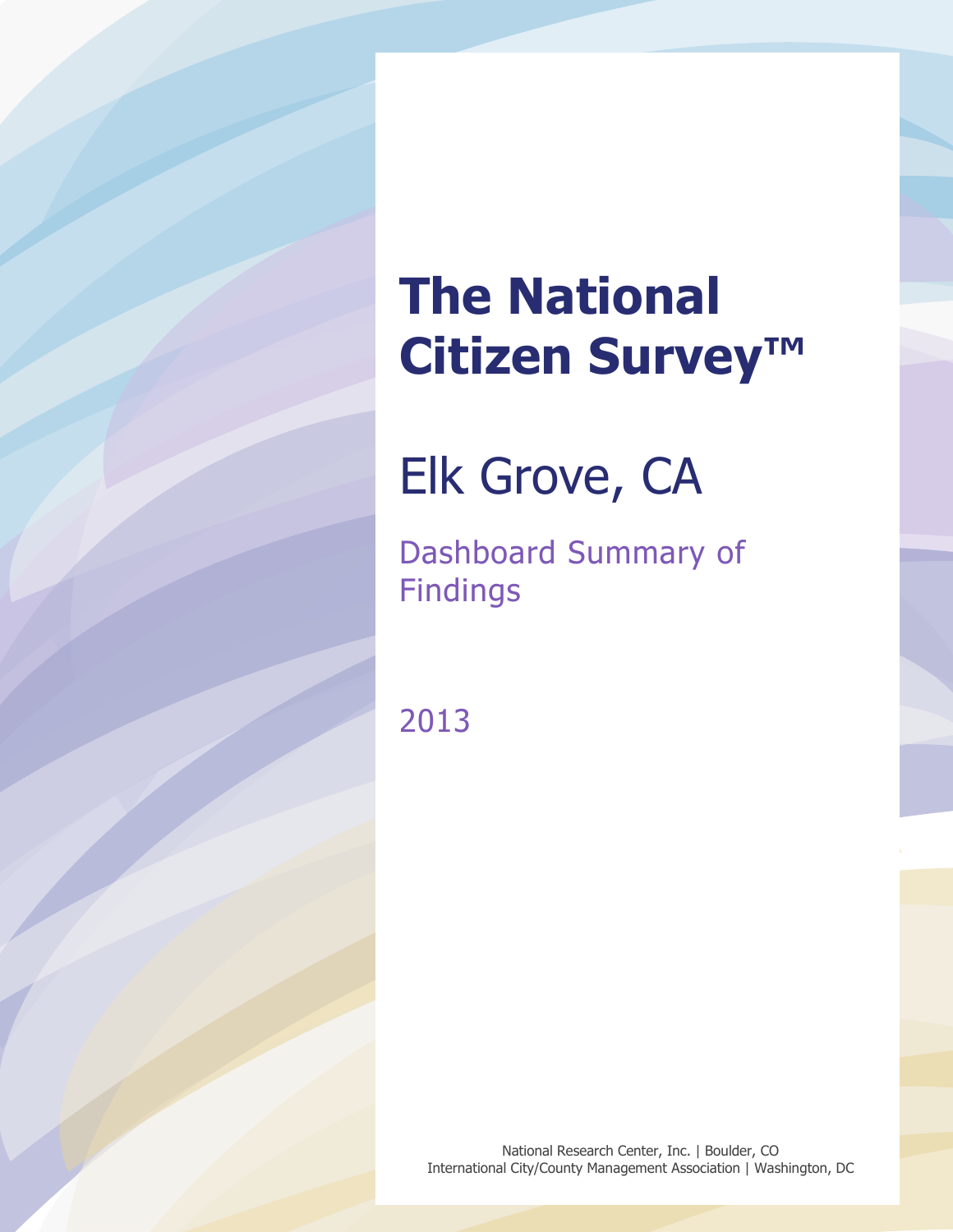# **Summary**

The National Citizen Survey™ (The NCS) is a collaborative effort between National Research Center, Inc. (NRC) and the International City/County Management Association (ICMA). The survey and its administration are standardized to assure high quality research methods and directly comparable results across The National Citizen Survey<sup>™</sup> communities. The NCS captures residents' opinions within the three pillars of a community, Community Characteristics, Governance and Participation, across eight central facets of community, Safety, Mobility, Natural Environment, Built Environment, Economy, Recreation and Wellness, Education and Enrichment and Community Engagement. This report summarizes Elk Grove's performance in the eight facets of community livability with the "General" rating as a summary of results from the overarching questions that are not shown within any of the eight facets. The "Overall" represents the community pillar in its entirety (the eight facets and general).

By summarizing resident ratings across the eight facets and three pillars of a livable community, a picture of Elk Grove's community livability emerges. Below, the color of each community facet summarizes how residents rated each of the pillars that support it – Community Characteristics, Governance and Participation. When most ratings were higher than the benchmark, the color is dark purple; when most ratings were lower than the benchmark, the color is the lightest purple. A mix of ratings (higher and lower than the benchmark) results in a color between the extremes.

Broadly, Elk Grove's ratings tended to be similar when compared to other communities across the nation. Participation within the facets of the Natural Environment and Economy were higher in Elk Grove while Recreation and Wellness was lower.

|                                 | <b>Community Characteristics</b> |                |       |        | Governance     |       | Participation |                |       |  |
|---------------------------------|----------------------------------|----------------|-------|--------|----------------|-------|---------------|----------------|-------|--|
|                                 | Higher                           | <b>Similar</b> | Lower | Higher | <b>Similar</b> | Lower | Higher        | <b>Similar</b> | Lower |  |
| Overall                         |                                  | 40             |       |        | 30             |       |               |                |       |  |
| General                         |                                  |                |       |        |                |       |               |                |       |  |
| Safety                          |                                  |                | O.    |        |                |       |               |                |       |  |
| Mobility                        |                                  | 6              |       |        |                |       |               |                |       |  |
| <b>Natural Environment</b>      |                                  |                |       |        |                |       |               | $\Omega$       | ŋ     |  |
| <b>Built Environment</b>        |                                  |                |       |        |                |       |               |                |       |  |
| Economy                         |                                  | h              |       |        |                |       |               | 0              |       |  |
| <b>Recreation and Wellness</b>  |                                  |                |       |        |                |       |               |                |       |  |
| <b>Education and Enrichment</b> |                                  |                |       |        |                |       |               |                |       |  |
| Community Engagement            |                                  |                |       |        |                |       |               |                |       |  |

### Figure 1: Dashboard Summary

| Legend |               |  |  |  |  |  |  |
|--------|---------------|--|--|--|--|--|--|
|        | Higher        |  |  |  |  |  |  |
|        | Similar       |  |  |  |  |  |  |
|        | Lower         |  |  |  |  |  |  |
|        | Not available |  |  |  |  |  |  |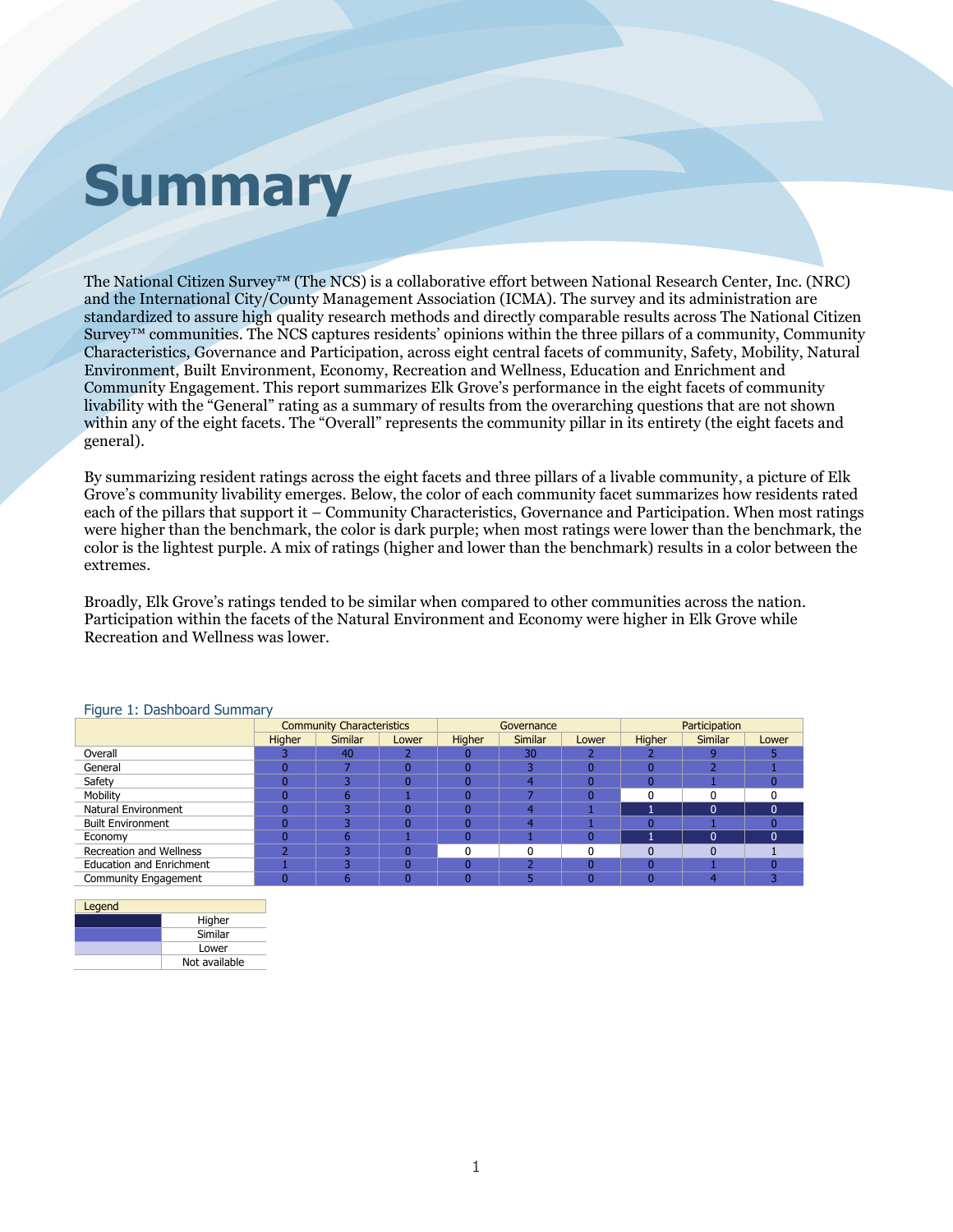### Figure 2: Detailed Dashboard

|                          | <b>Community Characteristics</b> | Trend                 | Benchmark             | Percent<br>positive | Governance                                     | <b>Trend</b>          | <b>Benchmark</b>      | Percent<br>positive | Participation                                    | Trend             | <b>Benchmark</b>      | Percent<br>positive |
|--------------------------|----------------------------------|-----------------------|-----------------------|---------------------|------------------------------------------------|-----------------------|-----------------------|---------------------|--------------------------------------------------|-------------------|-----------------------|---------------------|
| General                  | Overall appearance               | $\longleftrightarrow$ | $\longleftrightarrow$ | 79%                 | Customer service                               | $\leftrightarrow$     | $\longleftrightarrow$ | 66%                 | Recommend Elk Grove                              |                   | $\leftrightarrow$     | 88%                 |
|                          | Overall quality of life          | $\leftrightarrow$     | $\leftrightarrow$     | 81%                 | Services provided by Elk<br>Grove              | $\leftrightarrow$     | $\leftrightarrow$     | 70%                 | Remain in Elk Grove                              |                   | $\leftrightarrow$     | 87%                 |
|                          | Place to retire                  | $\uparrow$            | $\leftrightarrow$     | 69%                 | Services provided by the<br>federal government | $\longleftrightarrow$ | $\longleftrightarrow$ | 39%                 | <b>Contacted Elk Grove</b><br>employees          | $\leftrightarrow$ | T                     | 39%                 |
|                          | Place to raise children          | $\leftrightarrow$     | $\leftrightarrow$     | 86%                 |                                                |                       |                       |                     |                                                  |                   |                       |                     |
|                          | Place to live                    | $\leftrightarrow$     | $\leftrightarrow$     | 88%                 |                                                |                       |                       |                     |                                                  |                   |                       |                     |
|                          | Neighborhood                     | $\leftrightarrow$     | $\leftrightarrow$     | 82%                 |                                                |                       |                       |                     |                                                  |                   |                       |                     |
|                          | Overall image                    | $\uparrow$            | $\leftrightarrow$     | 74%                 |                                                |                       |                       |                     |                                                  |                   |                       |                     |
|                          | Overall feeling of safety        | $\ast$                | $\leftrightarrow$     | 79%                 | Police                                         | $\longleftrightarrow$ | $\longleftrightarrow$ | 71%                 | Was NOT the victim of a crime                    | $\leftrightarrow$ | $\leftrightarrow$     | 86%                 |
|                          | Safe in neighborhood             | $\leftrightarrow$     | $\leftrightarrow$     | 93%                 | Crime prevention                               | $\leftrightarrow$     | $\leftrightarrow$     | 62%                 | Did NOT report a crime                           | $*$               | $*$                   | 74%                 |
| Safety                   | Safe downtown/commercial<br>area | $\leftrightarrow$     | $\leftrightarrow$     | 83%                 | Emergency preparedness                         | $\leftrightarrow$     | $\leftrightarrow$     | 57%                 | Stocked supplies for an<br>emergency             | $\ast$            | $\ast$                | 31%                 |
|                          |                                  |                       |                       |                     | Animal control                                 | $\leftrightarrow$     | $\leftrightarrow$     | 58%                 |                                                  |                   |                       |                     |
|                          |                                  |                       |                       |                     |                                                |                       |                       |                     |                                                  |                   |                       |                     |
|                          |                                  |                       |                       |                     |                                                |                       |                       |                     |                                                  |                   |                       |                     |
|                          |                                  |                       |                       |                     |                                                |                       |                       |                     |                                                  |                   |                       |                     |
|                          | <b>Traffic flow</b>              | $\uparrow$            | $\leftrightarrow$     | 48%                 | Traffic enforcement                            | $\leftrightarrow$     | $\leftrightarrow$     | 62%                 | Carpooled instead of driving<br>alone            | $\ast$            | $\ast$                | 49%                 |
|                          | Travel by car                    | $\longleftrightarrow$ | $\leftrightarrow$     | 58%                 | Street repair                                  | $\leftrightarrow$     | $\longleftrightarrow$ | 62%                 | Walked or biked instead of<br>drivina            | $\ast$            | $\ast$                | 57%                 |
| Mobility                 | Travel by bicycle                | $\leftrightarrow$     | $\leftrightarrow$     | 57%                 | Street cleaning                                | $\leftrightarrow$     | $\leftrightarrow$     | 66%                 | Used public transportation<br>instead of driving | $\ast$            | $\ast$                | 18%                 |
|                          | Ease of walking                  |                       | $\longleftrightarrow$ | 71%                 | Street lighting                                | $\longleftrightarrow$ | $\longleftrightarrow$ | 72%                 |                                                  |                   |                       |                     |
|                          | Travel by public transportation  | $\ast$                |                       | 41%                 | Sidewalk maintenance                           | $\leftrightarrow$     | $\leftrightarrow$     | 67%                 |                                                  |                   |                       |                     |
|                          | Overall ease travel              | $\ast$                | $\leftrightarrow$     | 75%                 | Traffic signal timing                          | $\leftrightarrow$     | $\leftrightarrow$     | 50%                 |                                                  |                   |                       |                     |
|                          | Paths and walking trails         |                       | $\leftrightarrow$     | 73%                 | Bus or transit services                        | $\leftrightarrow$     | $\longleftrightarrow$ | 56%                 |                                                  |                   |                       |                     |
|                          |                                  |                       |                       |                     |                                                |                       |                       |                     |                                                  |                   |                       |                     |
|                          | Overall natural environment      | $\uparrow$            | $\leftrightarrow$     | 77%                 | Garbage collection                             | $\leftrightarrow$     | $\leftrightarrow$     | 83%                 | Recycled at home                                 | $\leftrightarrow$ | $\uparrow$            | 96%                 |
|                          | Air quality                      |                       | $\leftrightarrow$     | 73%                 | Recycling                                      | $\leftrightarrow$     | $\longleftrightarrow$ | 84%                 | Conserved water                                  | $\ast$            | $\ast$                | 89%                 |
| Environment<br>Natural   | Cleanliness                      | $\leftrightarrow$     | $\leftrightarrow$     | 80%                 | Yard waste pick-up                             | $\leftrightarrow$     | $\longleftrightarrow$ | 79%                 | Made home more energy<br>efficient               | $\ast$            | $\ast$                | 79%                 |
|                          |                                  |                       |                       |                     | Open space                                     | $\ast$                |                       | 59%                 |                                                  |                   |                       |                     |
|                          |                                  |                       |                       |                     | Natural areas preservation                     | $\longleftrightarrow$ | $\longleftrightarrow$ | 61%                 |                                                  |                   |                       |                     |
|                          |                                  |                       |                       |                     |                                                |                       |                       |                     |                                                  |                   |                       |                     |
| <b>Built Environment</b> | New development in Elk Grove     | $\leftrightarrow$     | $\leftrightarrow$     | 52%                 | Storm drainage                                 | $\leftrightarrow$     | $\longleftrightarrow$ | 68%                 | NOT experiencing housing cost<br>stress          | $\uparrow$        | $\longleftrightarrow$ | 57%                 |
|                          | Affordable quality housing       | $\leftrightarrow$     | $\leftrightarrow$     | 50%                 | Utility billing                                | $\ast$                |                       | 59%                 | Did NOT observe a code<br>violation              | $\ast$            | $\ast$                | 60%                 |
|                          | Housing options                  | $\leftrightarrow$     | $\leftrightarrow$     | 63%                 | Land use, planning and<br>zoning               | $\leftrightarrow$     | $\leftrightarrow$     | 53%                 |                                                  |                   |                       |                     |
|                          | Overall built environment        | $\ast$                | $\ast$                | 65%                 | Code enforcement                               | $\leftrightarrow$     | $\longleftrightarrow$ | 47%                 |                                                  |                   |                       |                     |
|                          | Public places                    | $\ast$                | $\ast$                | 58%                 | Cable television                               | $\leftrightarrow$     | $\leftrightarrow$     | 56%                 |                                                  |                   |                       |                     |
|                          |                                  |                       |                       |                     |                                                |                       |                       |                     |                                                  |                   |                       |                     |
|                          |                                  |                       |                       |                     |                                                |                       |                       |                     |                                                  |                   |                       |                     |

#### **Legend**

↑↑ Much higher ↑ Higher ↔ Similar ↓ Lower ↓↓ Much lower \* Not available

2